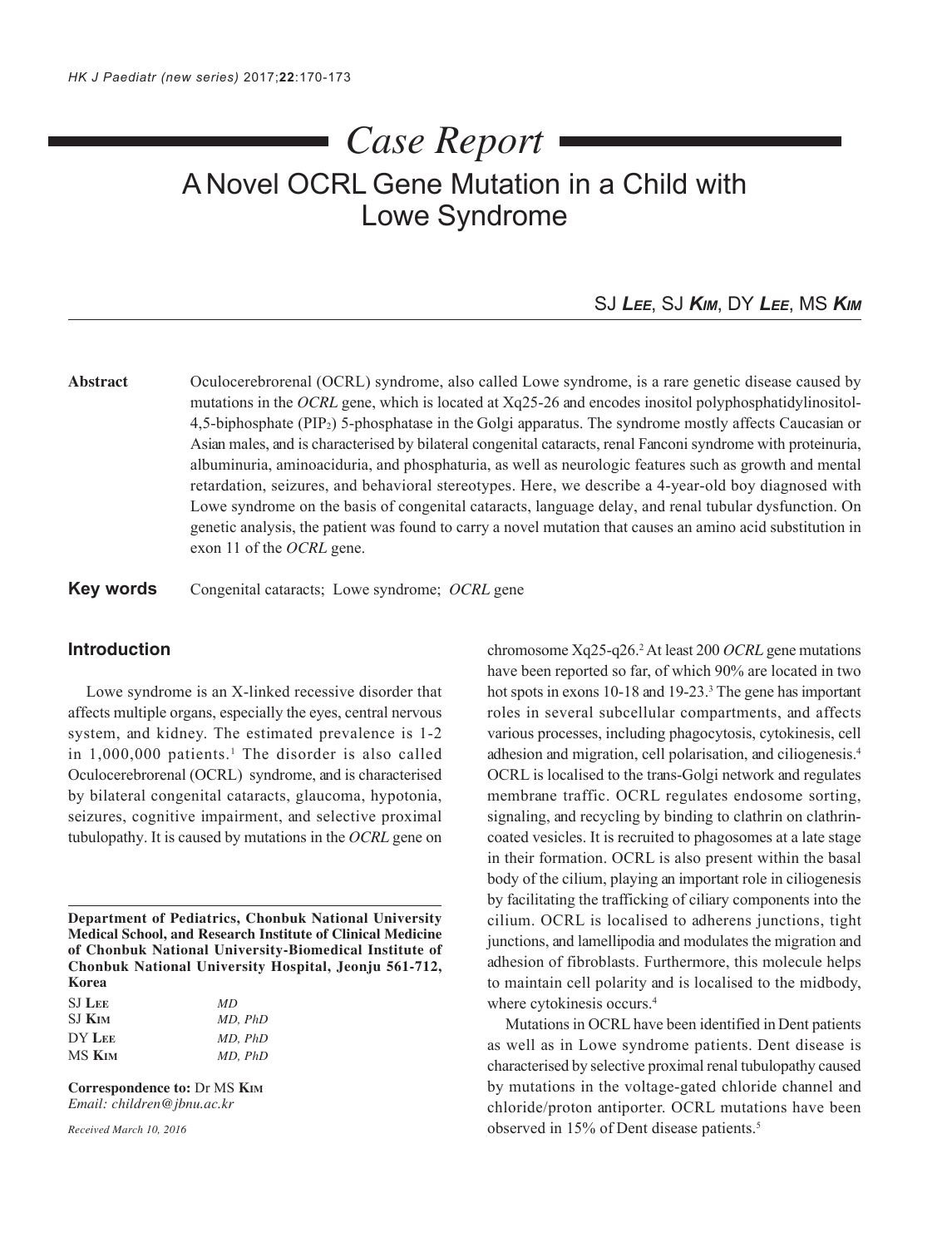Some reports have demonstrated a correlation among genotype, phenotype, and prognosis. Thus, it is important to identify the causative mutation to facilitate genetic counseling and early detection. Here, we report a novel nonsynonymous mutation in a patient with mild Lowe syndrome.

#### **Case Report**

A 4-year-old boy was admitted to our hospital with proteinuria. He was born at 41 weeks by vaginal delivery, with birth weight 3,220 g and unremarkable perinatal history. He was diagnosed with thick cortical deposits in both eyes one day after birth, and underwent bilateral cataract surgery at two months. However, visual acuity remains poor. The patient has no history of seizure, hypotonia, and edema. The family is otherwise healthy and nonconsanguineous, and the patient has one healthy younger sister. On physical examination, height was measured at 100.5 cm (3rd-5th percentile), weight at 15.3 kg (below 3rd percentile), and head circumference at 52 cm (75th-90th percentile). The patient had low-set ears, deepset eyes, frontal bossing, and micrognathia with a low nasal bridge and tooth malformation.

Urine had a pH of 6.0 and specific gravity of 1.024 and was protein 3+ and glucose-negative. A few leukocytes were observed by microscopy. Blood chemistry results were within normal values. The blood gas analysis revealed a pH of 7.394, which was normal.  $HCO<sub>3</sub>$  was decreased to 17.2 mM. Free thyroxine, thyroid stimulating, parathyroid hormone, and 25 (OH) vitamin D levels were within the normal ranges.

The calcium to creatinine ratio in random urine samples was within the normal range. The protein to creatinine ratio was increased to 463.8 mg/mmol (normal <20 mg/mmol). Fractional sodium excretion, fractional potassium excretion, and fractional uric acid excretion were normal. The β2 microglobulin levels exceeded 50.00 mg/L (normal 0.02- 0.25 mg/L). The glomerular filtration rate calculated according to the Schwartz formula was normal, and creatinine clearance calculated from urine collected over 24 h was within the normal ranges. The total protein in urine collected over 24 h was 1.73 g.

On radiography, the epiphyses of the radius and ulna were found to have no abnormalities. There was no evidence of rickets. Renal ultrasonography indicated possible left congenital megaureter, but renal scan was normal.

Neurological examination did not indicate retardation of motor function, but intelligence quotient was 79. Receptive and expressive language were delayed by 14 and 19 months, respectively. He was diagnosed with Attention Deficit Hyperactivity Disorder, although brain magnetic resonance imaging was normal.

As described above, he presented congenital cataract, proteinuria and developmental delay with mild intelligence impairment. These clinical and laboratory findings were suggestive of Lowe syndrome. Polymerase chain reaction sequencing of the patient's deoxyribonucleic acid (DNA) isolated from blood samples revealed a hemizygous single-nucleotide substitution (c.953G>T) in exon 11 on chromosome Xq26.1, resulting in a p.Arg318Leu amino acid substitution in OCRL. The mutation is novel and has not been previously reported. Because the patient's mother was normal, the mutation is *de novo*.

The patient was treated for proteinuria with angiotensin converting enzyme inhibitor.

#### **Discussion**

Lowe syndrome is a rare multisystem disorder affecting the eyes, brain, and kidney, and is characterised by congenital bilateral cataracts, mental retardation, hypotonia, and renal Fanconi syndrome. Of these, congenital cataract is a defining feature, and the patient underwent bilateral cataract surgery as a neonate. Nevertheless, even though neonatal cataracts are present in many patients, the final diagnosis is typically reserved until about two or three years later in most patients,<sup>6</sup> as congenital cataracts, hypotonia, failure to thrive and developmental delay, facial dysmorphism, and proteinuria are also associated with chromosomal anomalies and infectious disease. In any case, Kim et al<sup>6</sup> concluded that it is important to consider Lowe syndrome in the differential diagnosis of a male infant with congenital cataract and hypotonia. In particular, useful markers for suspecting Lowe syndrome include tubular proteinuria, and elevated aspartate transaminase, lactate dehydrogenase, and creatine kinase.

Fanconi syndrome is the most common renal symptom associated with Lowe syndrome, and is characterised by renal tubular acidosis, bicarbonaturia, aminoaciduria, phosphaturia, proteinuria, and impaired urine concentrating ability. Severity may differ among patients, tends to worsen with age, and is correlated with prognosis.<sup>2</sup>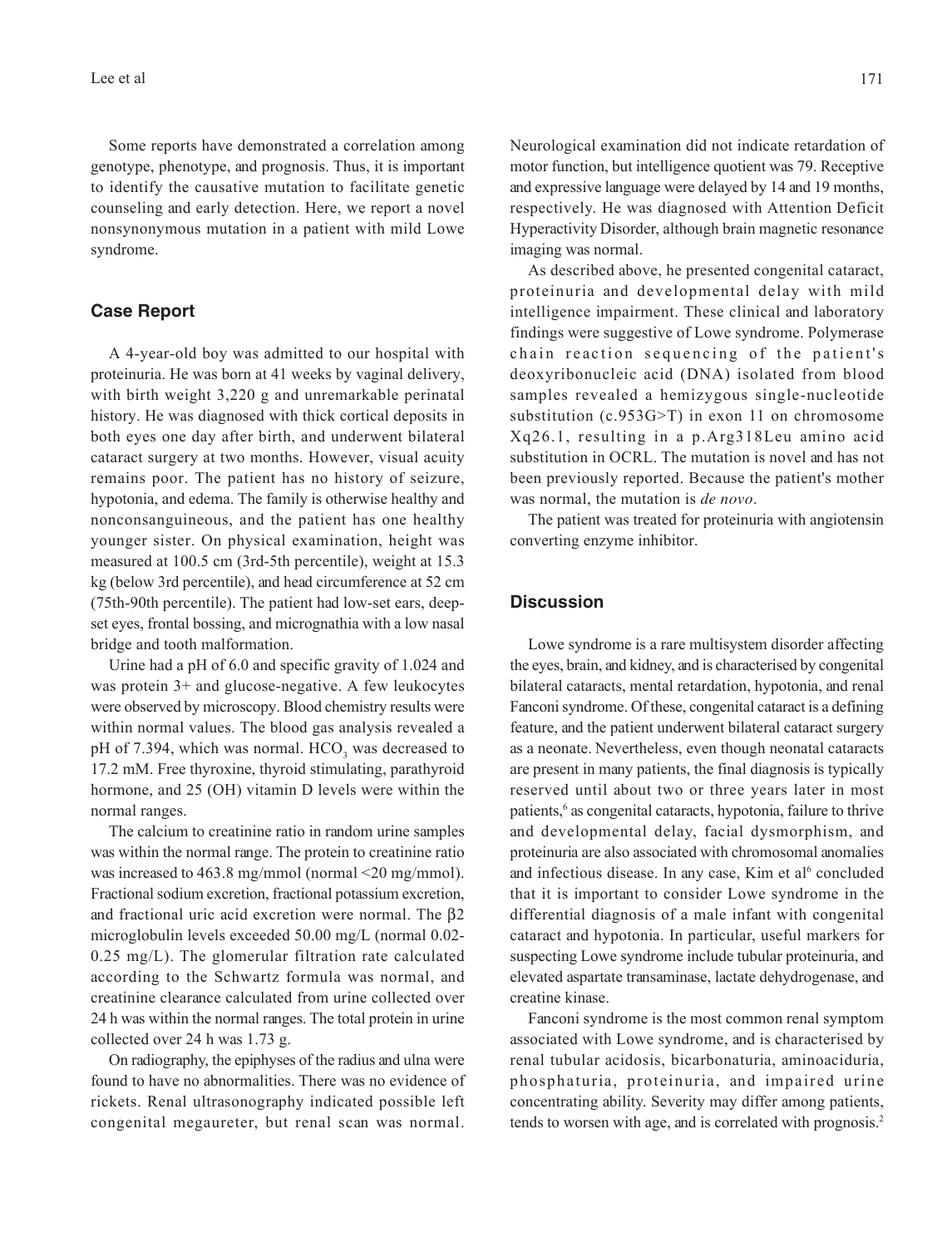Many affected children are asymptomatic at birth, but present clear symptoms after a few months, and some patients progress to chronic kidney disease between the second and fourth decades of life.<sup>6</sup>

Many causative mutations are amino acid substitutions in the 5-phosphatase domain of OCRL, suggesting that impaired catalytic activity contributes to pathogenesis. In particular, these mutations impact actin polymerisation,7 a key process in the formation, maintenance, and proper function of tight and adherens junctions, which are essential for the function of renal proximal tubules and for the differentiation of lens fiber cells.

There are no clear genotype–phenotype correlations for Dent disease and Lowe syndrome. 8 The same mutations in OCRL have been reported in both diseases.<sup>1</sup> The two disease phenotypes show continuity from severe Lowe syndrome with ocular, neurological, and renal impairment to mild Dent disease, which shows only renal impairment. However, atypical Lowe syndrome patients only show incomplete ocular symptoms or moderate neurological symptoms.<sup>1</sup>

Our patient presented congenital cataracts, proteinuria, and mild mental retardation, which are consistent with a diagnosis of Lowe syndrome. Notably, the patient carried a p.Arg318Leu amino acid substitution in exon 11 of the *OCRL* gene (Figure 1), a variant that has never been reported in other cases of Lowe syndrome or Dent disease. Previous reports have reported mutations at the same site, i.e., p.Arg318Cys mutations in Dent disease and Lowe syndrome and p.Arg318His in Dent disease.<sup>1,9</sup>

According to the criteria for classifying pathogenic variants established in the American College of Medical Genetics and Genomics Standard and Guidelines, a novel missense amino acid substitution at the same site as another pathogenic missense mutation is classified as PM5 (Pathogenic moderate5, Different amino acid change of a known pathogenic change) category.<sup>10</sup> Because p.Arg318Cys and p.Arg318His are already known pathogenic, our novel mutation (p.Arg318Leu) is appropriate to the PM5. The clinical findings and identification of the OCRL mutation may help genetic counselling, and improve patient management.



**Figure 1** DNA sequencing electropherograms showing a hemizygous c.953G>T mutation in OCRL.